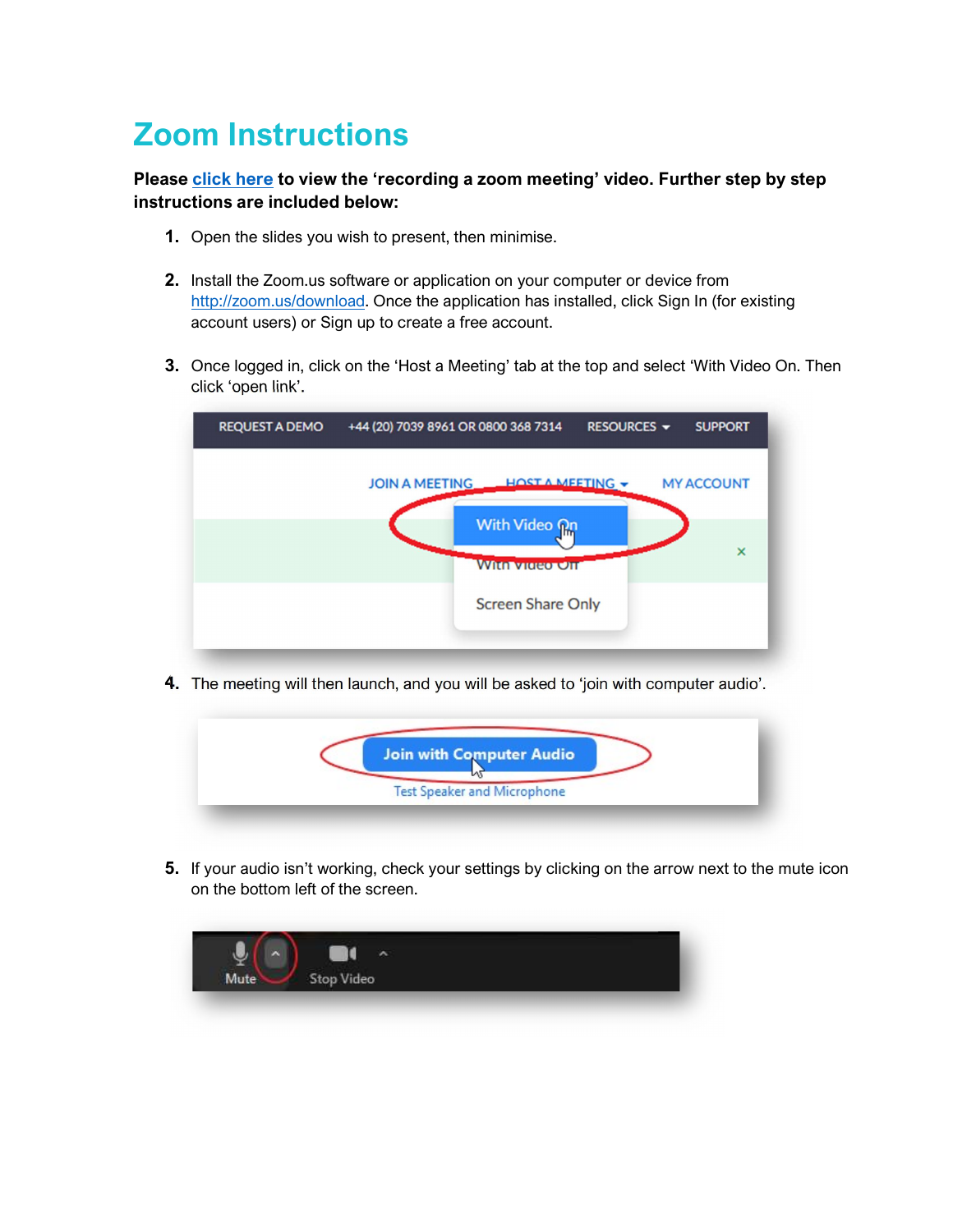6. If your video isn't working, check your settings by clicking in the video icon at the bottom left of the screen.



- 7. Once you are in video mode and can see yourself on your computer monitor, make any changes required to the location/orientation of the camera etc., to ensure your appearance is how you would like to be recorded.
- 8. Move your mouse to the bottom of the screen, where the following will appear. Click on the share screen icon and select the PowerPoint slides that you opened previously.



**9.** Once you have shared your screen, you should be able to see yourself in the top right of the screen, with the main image being your slides. Click next through the slides to make sure you have control over the content.